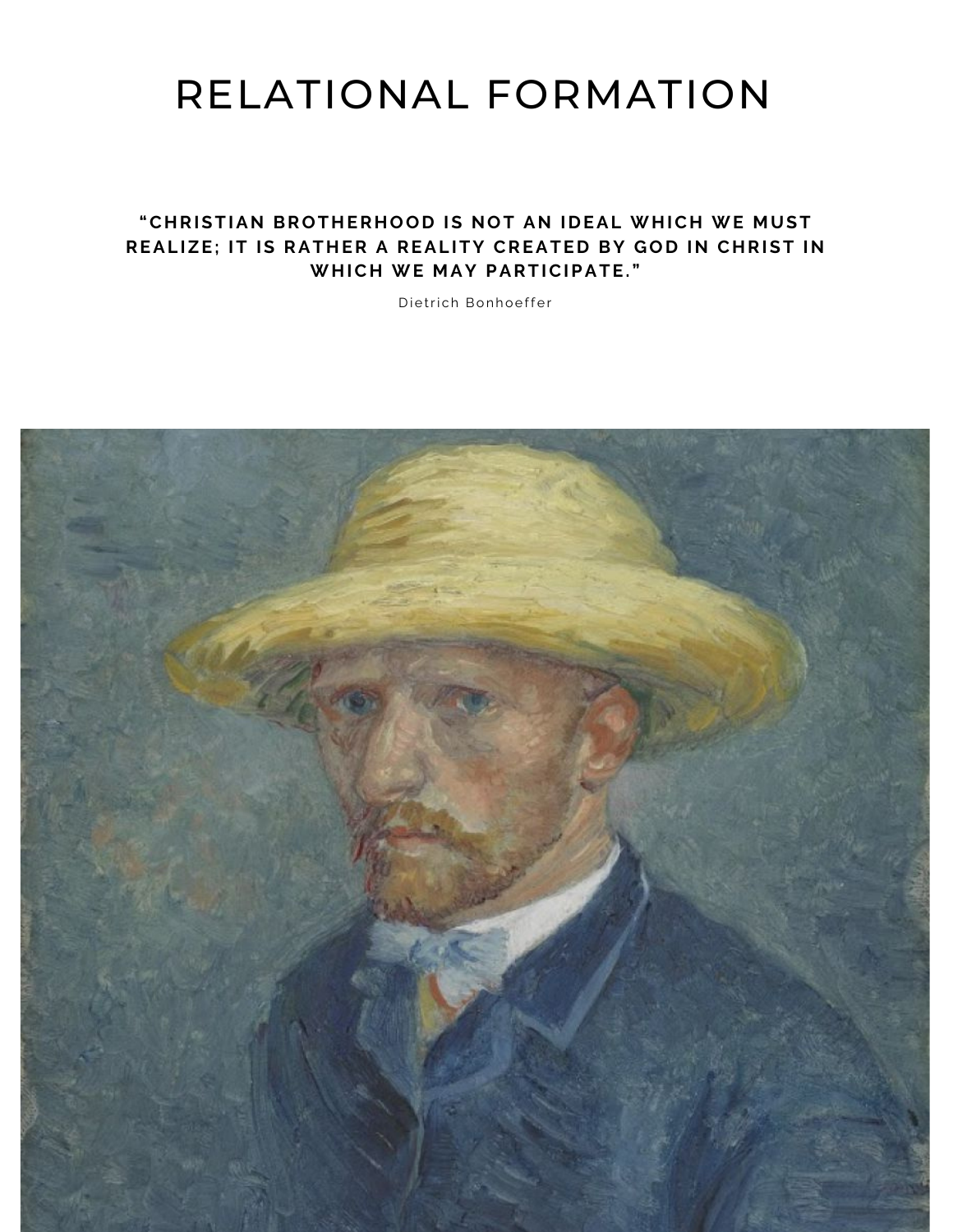# RELATIONAL FORMATION

#### **RELATIONAL FORMATION**

Relational formation = connecting with other people in authentic, loving relationships

## **Definition**

The process of spiritual transformation that results from being deeply involved in *authentic and life-changing relationships* with other people.

## **2 Corinthians 1:3-7**

Praise be to the God and Father of our Lord Jesus Christ, the Father of compassion and the God of all comfort, who comforts us in all our troubles, so that we can comfort those in any trouble with the comfort we ourselves have received from God. For just as the sufferings of Christ flow over into our lives, so also through Christ our comfort overflows. If we are distressed, it is for your comfort and salvation; if we are comforted, it is for your comfort, which produces in you patient endurance of the same sufferings we suffer. And our hope for you is firm, because we know that just as you share in our sufferings, so also you share in our comfort.

## RONALD ROLHEISER

"We go to church so as not to be alone—alone in our suffering, alone in the everydayness of our lives, alone in the important passages of our lives…We go to church to tell people we love them, and hopefully, to hear them tell us the same thing."



#### DAVID A. SEAMANDS

"We talk a lot about being honest with ourselves and with God. And we sincerely – sometimes desperately – try to do this in our times of Bible reading and prayer. But the kind of honesty and self-knowledge, which will bring about lasting changes in our lives almost always requires another person. It is when we disclose our true, private selves to someone else that we fully come to know ourselves for real. Down deep we may dimly perceive the truth about our real selves, yet we go on denying or covering it with our superselves – even in prayer. However, once we have actually put the truth into words and shared with another, it becomes increasingly difficult to continue deceiving ourselves."